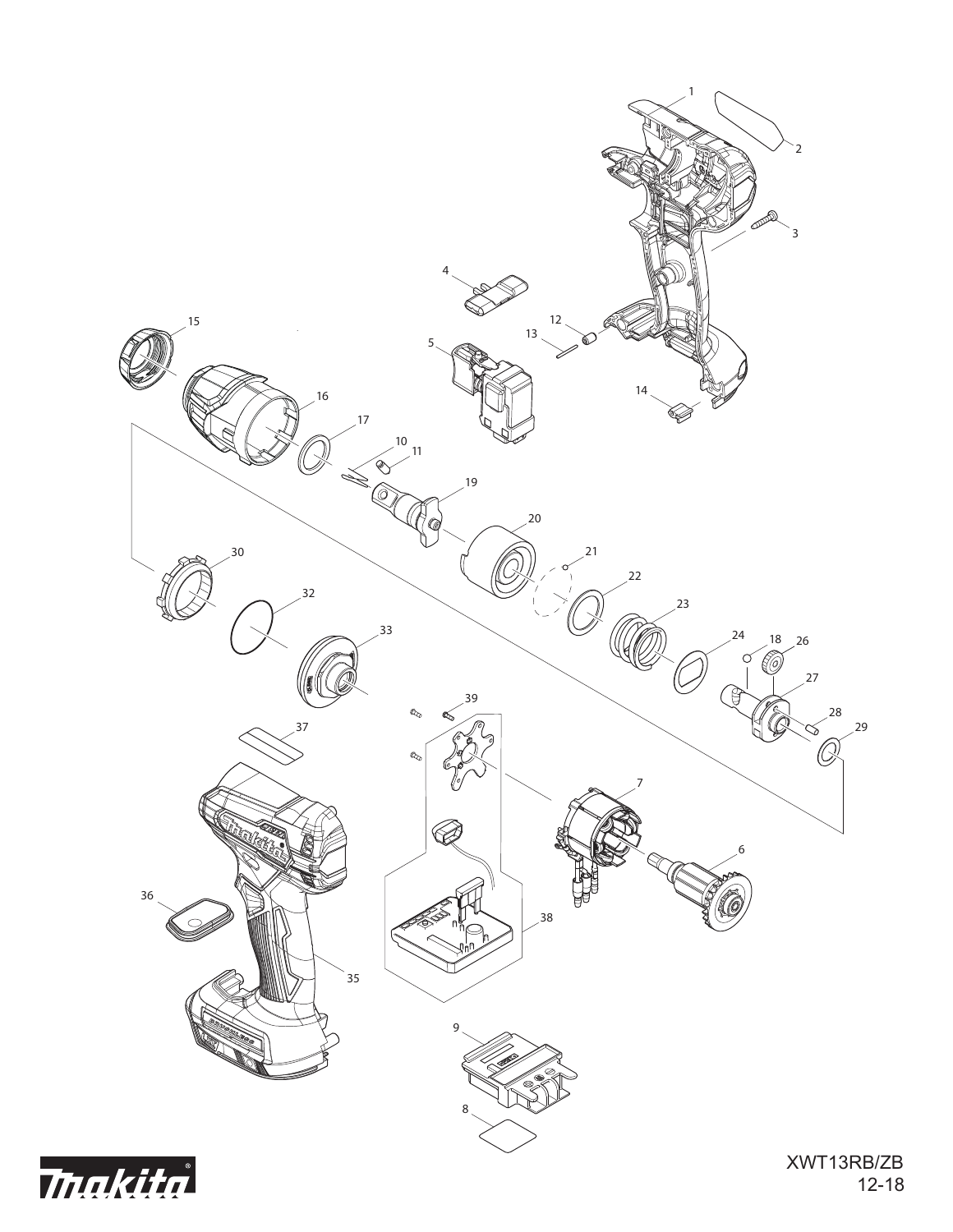## **Model XWT13RB/ZB Parts List**

A = Standard Equipment = Circuit Diagram

| Item# |                 | Part#                    | Description                                                                                                                                                                                                        | Q'ty Unit      |                 |
|-------|-----------------|--------------------------|--------------------------------------------------------------------------------------------------------------------------------------------------------------------------------------------------------------------|----------------|-----------------|
| 001   |                 | 183H94-9                 | HOUSING SET<br>RUBBER PIN 6<br>HEX. LOCKING NUT M4-7                                                                                                                                                               | 1 PC.          |                 |
|       |                 |                          | C10 263005-3 RUBBER PIN 6                                                                                                                                                                                          | 2 PC.          |                 |
|       |                 | C20 252126-6             |                                                                                                                                                                                                                    | 2 PC.          |                 |
|       | D <sub>10</sub> |                          | <b>INC. 35</b>                                                                                                                                                                                                     |                |                 |
| 002   |                 |                          | 855C44-1 XWT13 NAME PLATE<br>266429-2 TAPPING SCREW 3X16                                                                                                                                                           | 1 PC.          |                 |
| 003   |                 |                          |                                                                                                                                                                                                                    | 9 PC.          |                 |
| 004   |                 |                          |                                                                                                                                                                                                                    | 1 PC.          |                 |
| 005   |                 |                          |                                                                                                                                                                                                                    | 1 PC.          |                 |
|       |                 | C10 424890-1             | 200429-2<br>455053-8 F/R CHANGE LEVER<br>143975-1 SWITCH COMPLETE<br>424890-1 SWITCH COVER<br>619491-0 ROTOR<br>629334-8 STATOR                                                                                    | 1 PC.          |                 |
| 006   |                 |                          |                                                                                                                                                                                                                    | 1 PC.          |                 |
| 007   |                 |                          |                                                                                                                                                                                                                    | 1 PC.          |                 |
| 008   |                 |                          | 856C50-6 XWT13 SERIAL NO. LABEL<br>643860-3 TERMINAL                                                                                                                                                               | 1 PC.          |                 |
| 009   |                 |                          |                                                                                                                                                                                                                    | 1 PC.          |                 |
| 010   |                 |                          |                                                                                                                                                                                                                    | 1 PC.          |                 |
| 011   |                 |                          |                                                                                                                                                                                                                    | 1 PC.          |                 |
|       | 012             |                          |                                                                                                                                                                                                                    | 1 PC.          |                 |
|       | 013             |                          |                                                                                                                                                                                                                    | 1 PC.          |                 |
| 014   |                 |                          |                                                                                                                                                                                                                    | 1 PC.          |                 |
| 015   |                 |                          |                                                                                                                                                                                                                    | 1 PC.          |                 |
| 016   |                 |                          | 323675-1 PIN 4<br>263036-2 RUBBER PIN 5<br>268284-8 PIN 1.5<br>424517-3 CUSHION<br>422407-4 BUMPER<br>140E43-1 HAMMER CASE                                                                                         | 1 PC.          |                 |
|       |                 |                          |                                                                                                                                                                                                                    |                |                 |
| 017   |                 |                          |                                                                                                                                                                                                                    |                |                 |
|       | 018             |                          |                                                                                                                                                                                                                    |                |                 |
| 019   |                 |                          |                                                                                                                                                                                                                    |                |                 |
| 020   |                 |                          |                                                                                                                                                                                                                    |                |                 |
| 021   |                 |                          | 261159-0 NYLON WASHER 19<br>216002-8 STEEL BALL 4.8 2 PC.<br>327237-7 ANVIL A 1 PC.<br>327200-0 HAMMER 1 PC.<br>216019-1 STEEL BALL 3 24 PC.<br>267352-4 FLAT WASHER 22 1 PC.<br>232489-6 COMPRESSION SPRING 1 PC. |                |                 |
| 022   |                 |                          |                                                                                                                                                                                                                    |                |                 |
| 023   |                 |                          |                                                                                                                                                                                                                    |                |                 |
| 024   |                 |                          | COMPRESSION SPRING 21<br>267813-4 WASHER 21                                                                                                                                                                        | 1 PC.          |                 |
| 026   |                 |                          | 221437-0 SPUR GEAR 17                                                                                                                                                                                              | 2 PC.          |                 |
| 027   |                 | 327046-4 SPINDLE         |                                                                                                                                                                                                                    | 1 PC.          |                 |
| 028   |                 | 268217-3 PIN 3.5         |                                                                                                                                                                                                                    | 2 PC.          |                 |
| 029   |                 | 253052-2                 | <b>FLAT WASHER 12</b>                                                                                                                                                                                              | 1 PC.          |                 |
| 030   |                 | 227316-0                 | <b>INTERNAL GEAR 43</b>                                                                                                                                                                                            | 1 PC.          |                 |
| 032   |                 | 213479-8                 | O RING 33                                                                                                                                                                                                          | 1 PC.          |                 |
| 033   |                 | 140G75-0                 | <b>BEARING BOX COMPLETE</b>                                                                                                                                                                                        | 1 PC.          |                 |
|       |                 | C10 213845-9             | O-RING 13                                                                                                                                                                                                          | 1              |                 |
| 035   |                 | 183H94-9                 | <b>HOUSING SET</b>                                                                                                                                                                                                 | 1 PC.          |                 |
|       |                 | C <sub>10</sub> 263005-3 | <b>RUBBER PIN 6</b>                                                                                                                                                                                                | 2 PC.          |                 |
|       |                 | C20 252126-6             | <b>HEX. LOCKING NUT M4-7</b>                                                                                                                                                                                       | 2 PC.          |                 |
|       | D <sub>10</sub> |                          | <b>INC. 1</b>                                                                                                                                                                                                      |                |                 |
| 036   |                 |                          |                                                                                                                                                                                                                    |                |                 |
| 037   |                 | 144828-7<br>816P57-5     | SWITCH PLATE COMPLETE                                                                                                                                                                                              | 1 PC.<br>1 PC. |                 |
| 038   |                 |                          | <b>CAUTION LABEL</b>                                                                                                                                                                                               | 1 PC.          |                 |
|       |                 | 620743-4                 | <b>CONTROLLER</b>                                                                                                                                                                                                  |                |                 |
| 039   |                 | 266490-9                 | <b>TAPPING SCREW PT 2X6</b>                                                                                                                                                                                        | 3 PC.          |                 |
| A01   |                 | 346449-3                 | <b>HOOK</b>                                                                                                                                                                                                        | 1 PC.          |                 |
| A02   |                 | 266622-8                 | + TRUSS HEAD SCREW M4X12                                                                                                                                                                                           | 1 PC.          |                 |
| A03   |                 | ***DC18RC                | DC18RC FAST CHARGER                                                                                                                                                                                                |                | 1 PC. (XWT13RB) |
|       | D <sub>10</sub> |                          | <b>COMPO-PARTS</b>                                                                                                                                                                                                 |                |                 |